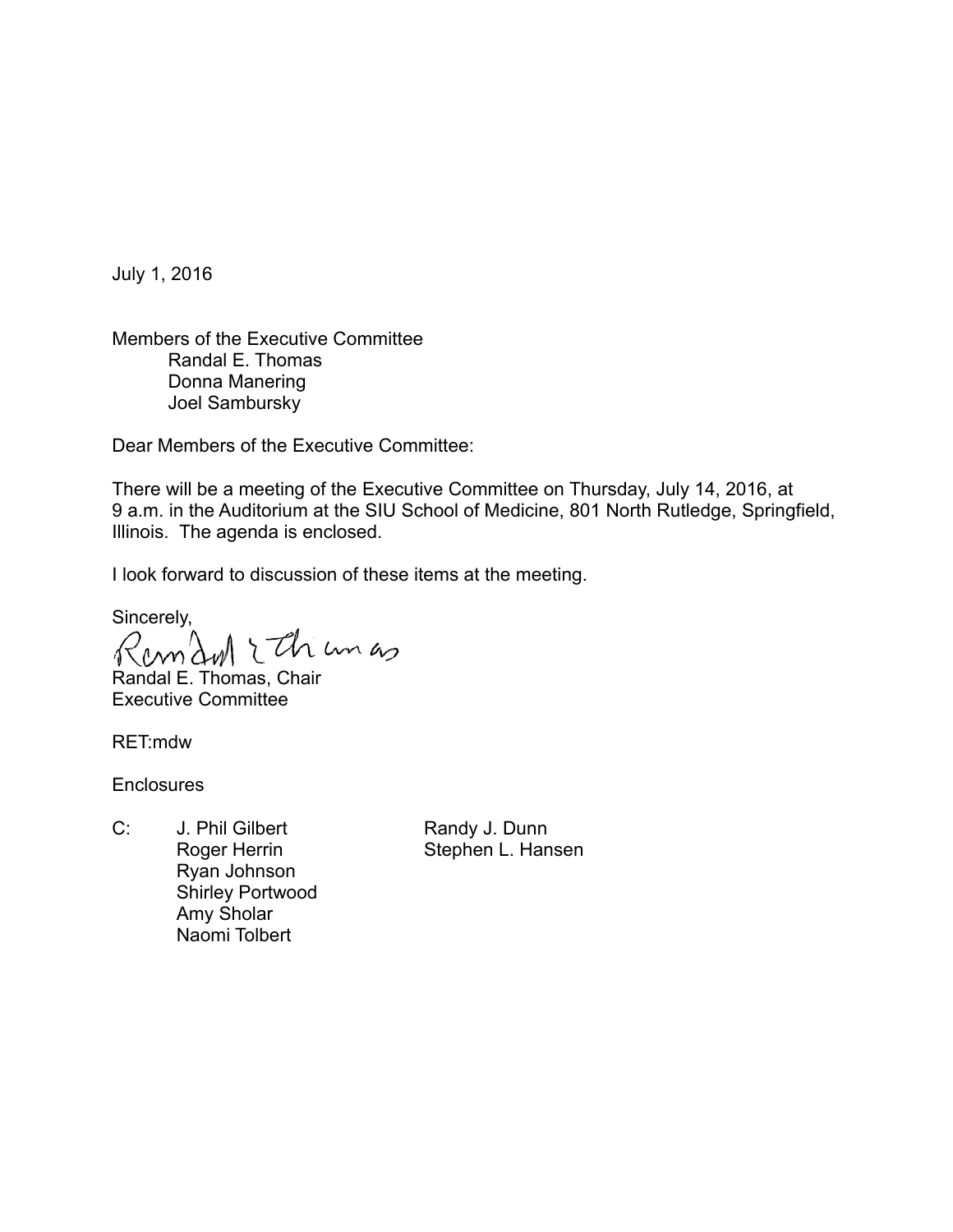### AGENDA

#### MEETING OF THE SOUTHERN ILLINOIS UNIVERSITY BOARD OF TRUSTEES EXECUTIVE COMMITTEE

### Thursday, July 14, 2016 9:00 a.m.

# Auditorium, SIU School of Medicine 801 North Rutledge Springfield, Illinois

- 1. Approval of Minutes of Meetings held September 10, 2015 (enclosure).
- 2. Approval for Southern Illinois Research Park Board Appointment, SIUC (Board Agenda Item O).
- 3. Other Business
- 4. Adjournment